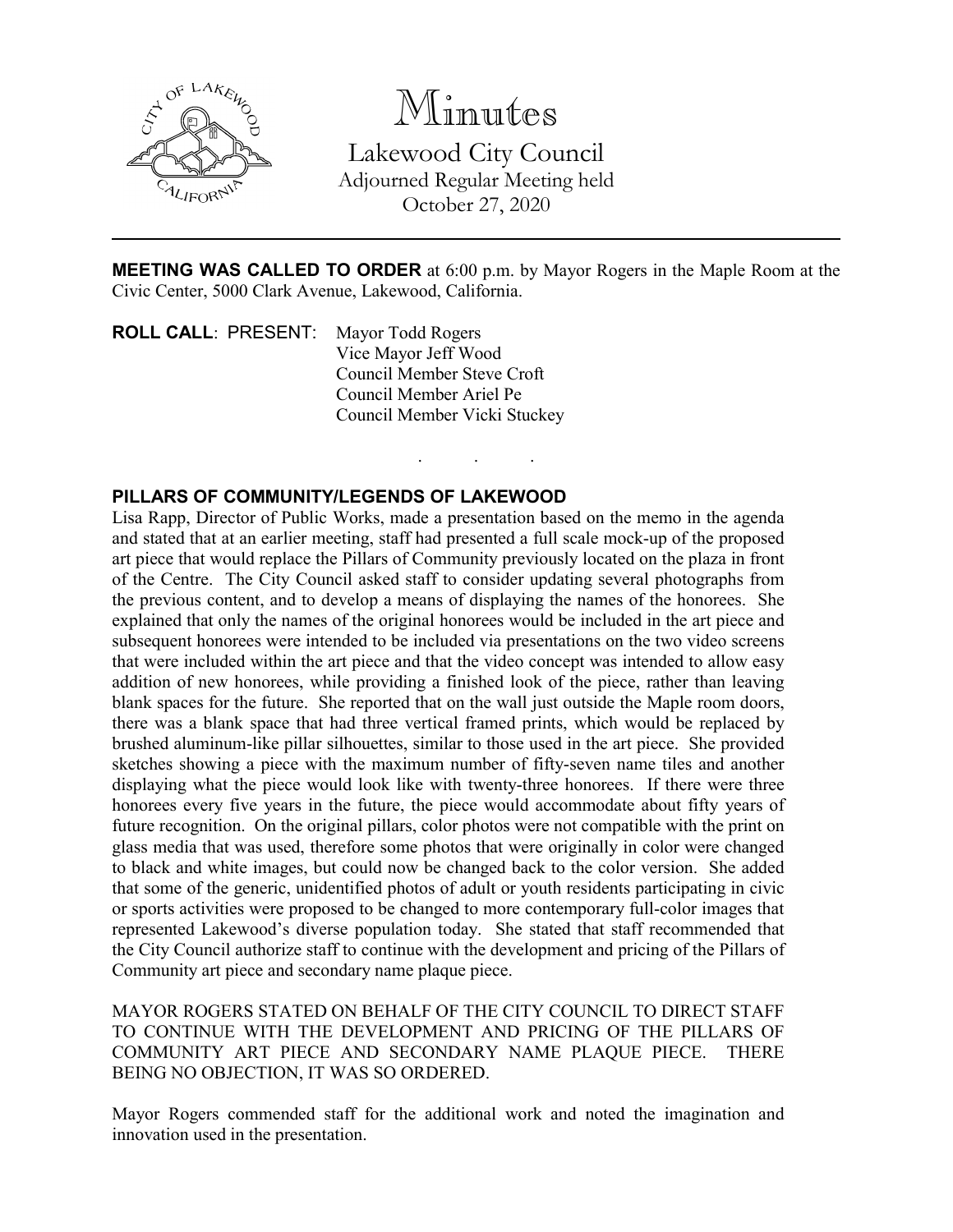# **FRONT YARD LANDSCAPE ORDINANCE**

Abel Avalos, Director of Community Development, displayed slides and explained that in response to issues raised at a previous study session regarding the proposed ordinance on front yard landscaping and permeable/impermeable surfaces, various configurations of applying the 60/40 split would be demonstrated. He presented the different types of site layouts such as one car garage; garage in rear; two car garage in front; two car garage side entry; three car garages; cul-de-sac; circular drives; corner lots; and narrow lots. He clarified that an asphalt driveway would no longer be allowed whether for new construction or replacement of an existing driveway per the code.

Steve Skolnik, for the City Attorney, explained that the proposed ordinance would establish new ground rules going forward and would not be for purposes of pursuing enforcement of existing properties.

Mayor Rogers inquired whether the fact of existing property owners being grandfathered in as of a certain date would be codified. Mr. Skolnik stated that such properties would be considered to have legal nonconforming status; however, while not legally necessary, language to specify the grandfathered status could be included.

Mr. Skolnik noted the uncertainty of establishing when people made changes with regard to their properties since permits were not necessary for flatwork.

In response to Vice Mayor Wood's question regarding requiring a permit when property owners installed such elements as concrete with rebar, Mr. Avalos stated that the proposed ordinance included a site plan process to allow for review without requiring fees.

Mayor Rogers emphasized the importance of the public information messaging being carefully crafted to let people know of the new requirements, to provide guidelines and to include the reasoning behind them such as the legal and environmental considerations.

Vice Mayor Wood suggested that the information be included in the water utility billing.

Mr. Avalos concluded by stating that based on the direction received, staff would finalize a draft ordinance for review by the Planning and Environment Commission and then bring it back to the City Council for consideration and adoption.

. . .

# **2020 TREE LIGHTING EVENT AND FIREWORKS DISPLAY**

Valarie Frost, Director of Recreation and Community Services displayed slides and made a presentation based on the memo in the agenda. She highlighted the elements of the Tree Lighting program that allowed for the lighting of the City's holiday tree and offered greetings to residents in a safe, socially-distanced manner. She explained that with no public attendees, there would be a short stage program with remarks from the Mayor and a countdown to the lighting of the tree with the Council Members and Santa Claus. A choral trio or quartet from Mayfair High School had been requested to perform, physically distanced apart from one another and other program participants.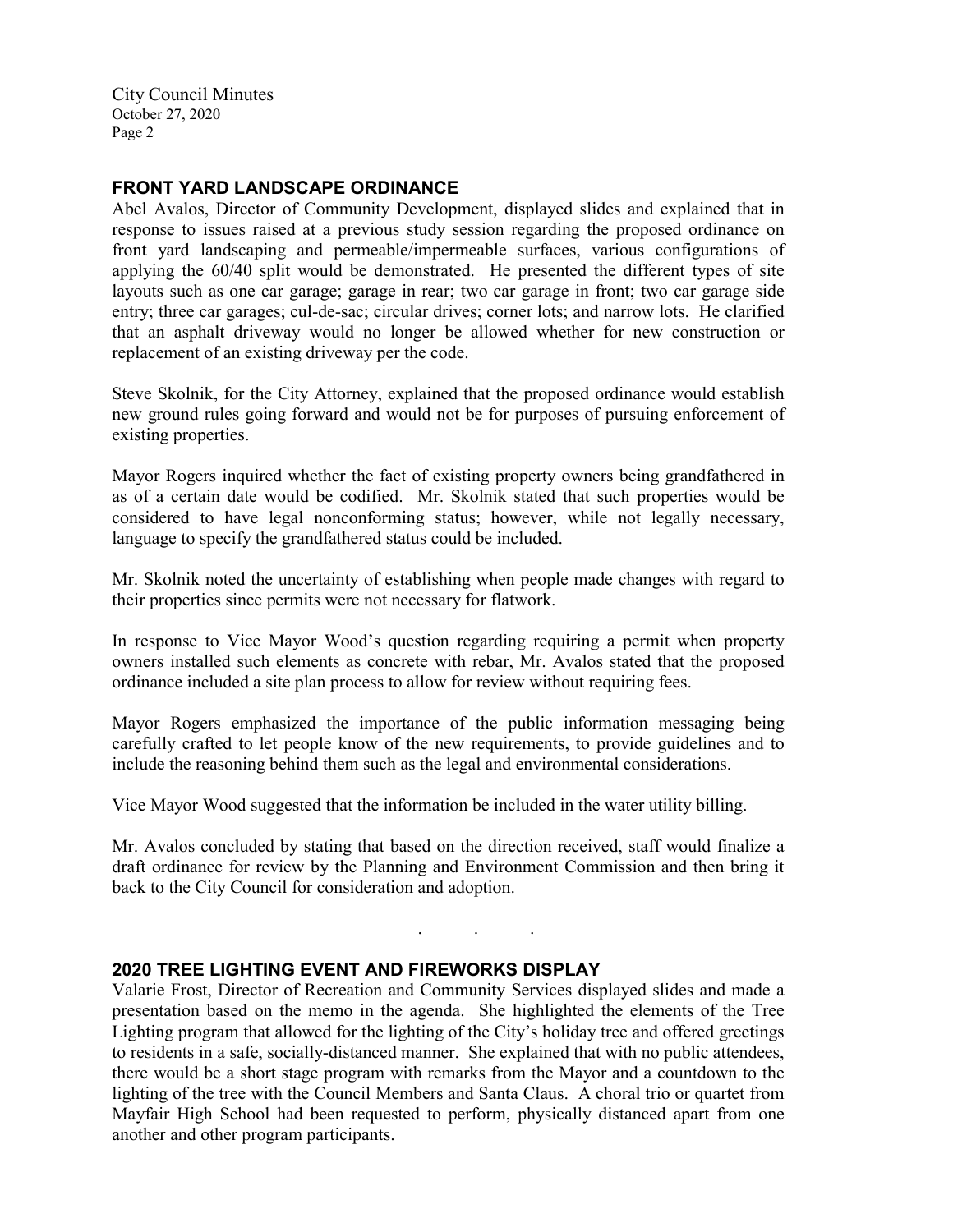# **2020 TREE LIGHTING EVENT AND FIREWORKS DISPLAY** - Continued

Ms. Frost reported that staff had incorporated into the stage program the customary Project Shepherd gifts presentation from the City Council as well as from the Greater Lakewood Court, Miss Lakewood and Miss Lakewood Teen of their customary donation to Project Shepherd. A live broadcast of the Tree Lighting event would be provided on CityTV, similar to one that had been organized for Patriot Day. She added that the night of the Tree Lighting would present an opportunity to reschedule the July 3 fireworks show that had to be canceled and for which the contractor still held a 50% deposit. Artesia High School, Holmes Elementary School and Lakewood High School were agreeable to hosting a fireworks display. A 7:30 pm fireworks show would occur 30 minutes after the end of the Tree Lighting event, allowing residents a chance to move outdoors to enjoy the presentation in the sky from an open area near their home. There would be no spectator viewing areas or parking areas designated for the fireworks display and residents would be encouraged to watch from their own yards or public areas near their home. Staff had considered rescheduling the fireworks display on alternative dates in conjunction with traditional holidays such as Labor Day and New Year's Eve; however, it was anticipated that offering a fireworks display on such dates was likely not to be permitted by Los Angeles County for fear of creating large gatherings during the pandemic, which had been the County's position when they cancelled fireworks displays throughout the County surrounding the July 4 holiday and staff recognized the need for public safety personnel to support events scheduled on holidays as these events would tend to draw larger crowds of participants and/or spectators. She stated it was staff's recommendation that the City Council authorize the Mayor to sign a contract with Fireworks & Stage FX America for three fireworks displays throughout the City on Friday, December 4, with a contract price not to exceed \$39,000.

The Council Members expressed appreciation to the Community Promotions Committee and for staff's reimagining of the event and noted the value in engaging the community during the pandemic.

Vice Mayor Wood, noting the hardships experienced by many in the community, suggested that the funds might be better spent in support of schools or businesses that were currently struggling as a result of the pandemic.

Mayor Rogers stated it could be argued that the cost for the event would be partially offset by the amount that would normally be spent on the tree lighting. He also cited the limitations of the County's public health order, the ability to provide some type of a shared experience and the potential to promote Lakewood businesses, as opportunities to celebrate as a community in a safe, socially distanced way.

Council Member Croft concurred with many of the concerns raised. He added that as a member of the County's Library Commission, he recommended sharing information to make people aware of some of the libraries' offerings of electronic equipment and learning programs for students and seniors. He also noted that monies that would have been spent on canceled events, such as the Pan American Fiesta or the Civic Center Block Party, would be well spent on the tree lighting providing residents with something to look forward to and cause to celebrate.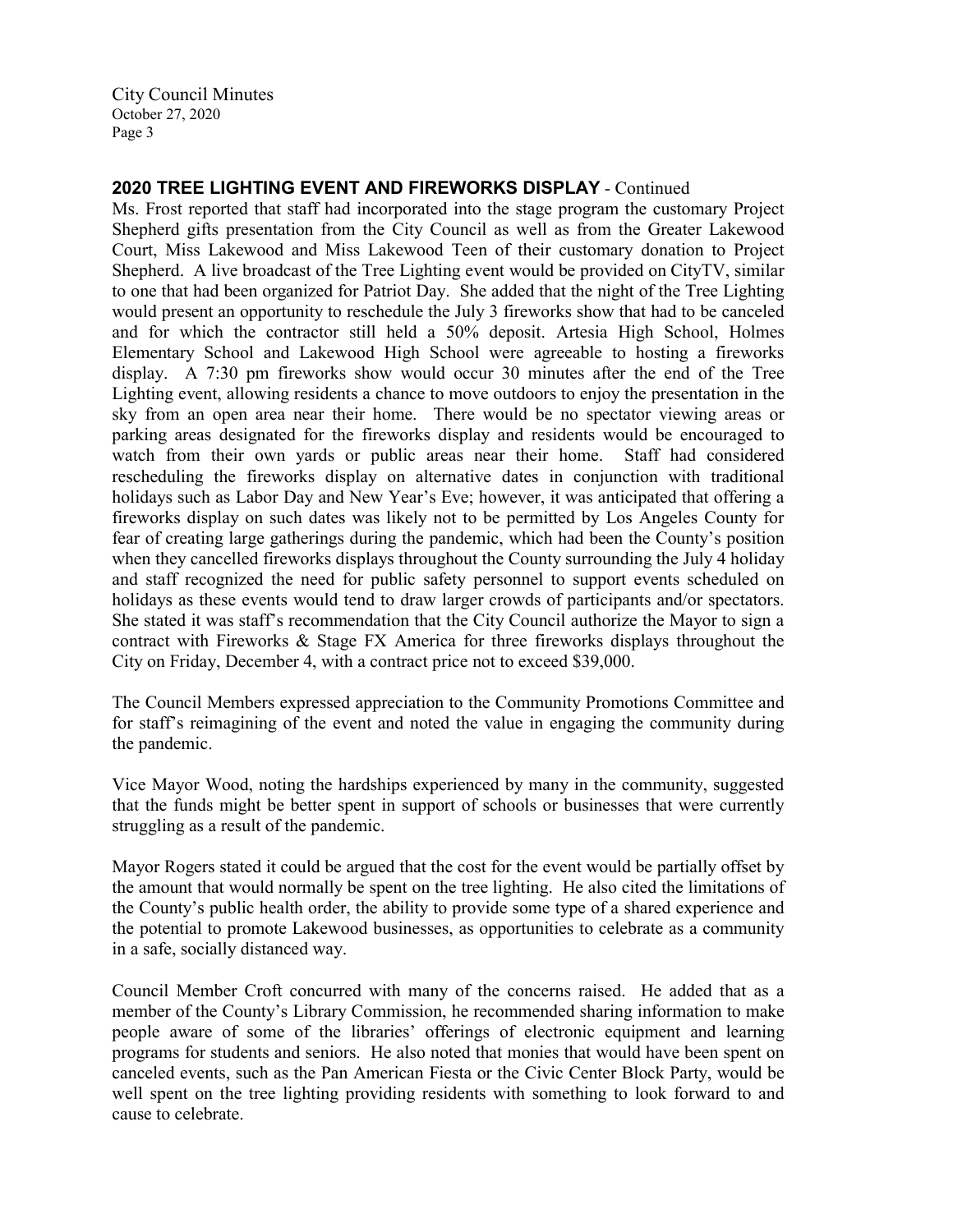#### **2020 TREE LIGHTING EVENT AND FIREWORKS DISPLAY** - Continued

Mayor Rogers stated that some sort of pledge opportunity to support an existing charity or a specific cause could be associated with the event.

Council Member Croft added that with the re-opening of the Lakewood Center, an emphasis on Shop Lakewood opportunities could be coordinated as well.

Ms. Frost also noted that many of the Lakewood restaurants provided fundraising opportunities benefitting local schools and that service organizations could be encouraged to participate and spearhead such efforts.

Vice Mayor Wood expressed concerns with the potential for participants bringing family members to the tree lighting event and therefore affecting attendance numbers allowed by the County. Ms. Frost responded by stating that staff would endeavor to maintain appropriate numbers and to work with the Mayfair High School students to make sure their parents waited in the vehicles during the short program.

COUNCIL MEMBER CROFT MOVED AND COUNCIL MEMBER PE SECONDED TO APPROVE STAFF'S RECOMMENDATIONS. UPON ROLL CALL VOTE, THE MOTION WAS APPROVED:

AYES: COUNCIL MEMBERS: Croft, Pe, Stuckey and Rogers NAYS: COUNCIL MEMBERS: Wood

At 7:24 p.m., the Adjourned Regular Meeting of the City Council was recessed for the Regular Meeting of the City Council. At 8:23 p.m., the Adjourned Regular Meeting of the City Council was reconvened.

. . .

. . .

**2020 TREE LIGHTING EVENT AND FIREWORKS DISPLAY** - Continued

Mayor Rogers summarized the discussion held prior to the recess and suggested that the Council Members route any additional ideas directly to the City Manager and then the Community Promotions Committee could reconvene to consider some of the recommendations.

# **PROPOSED MUNICIPAL CODE CHANGES AFFECTING PARKWAYS AND THE PUBLIC RIGHT OF WAY**

. . .

Lisa Rapp, Director of Public Works, made a presentation based on the memo in the agenda and reported that staff had previously presented photos of encroachments into the public right of way, in parkways and in the streets.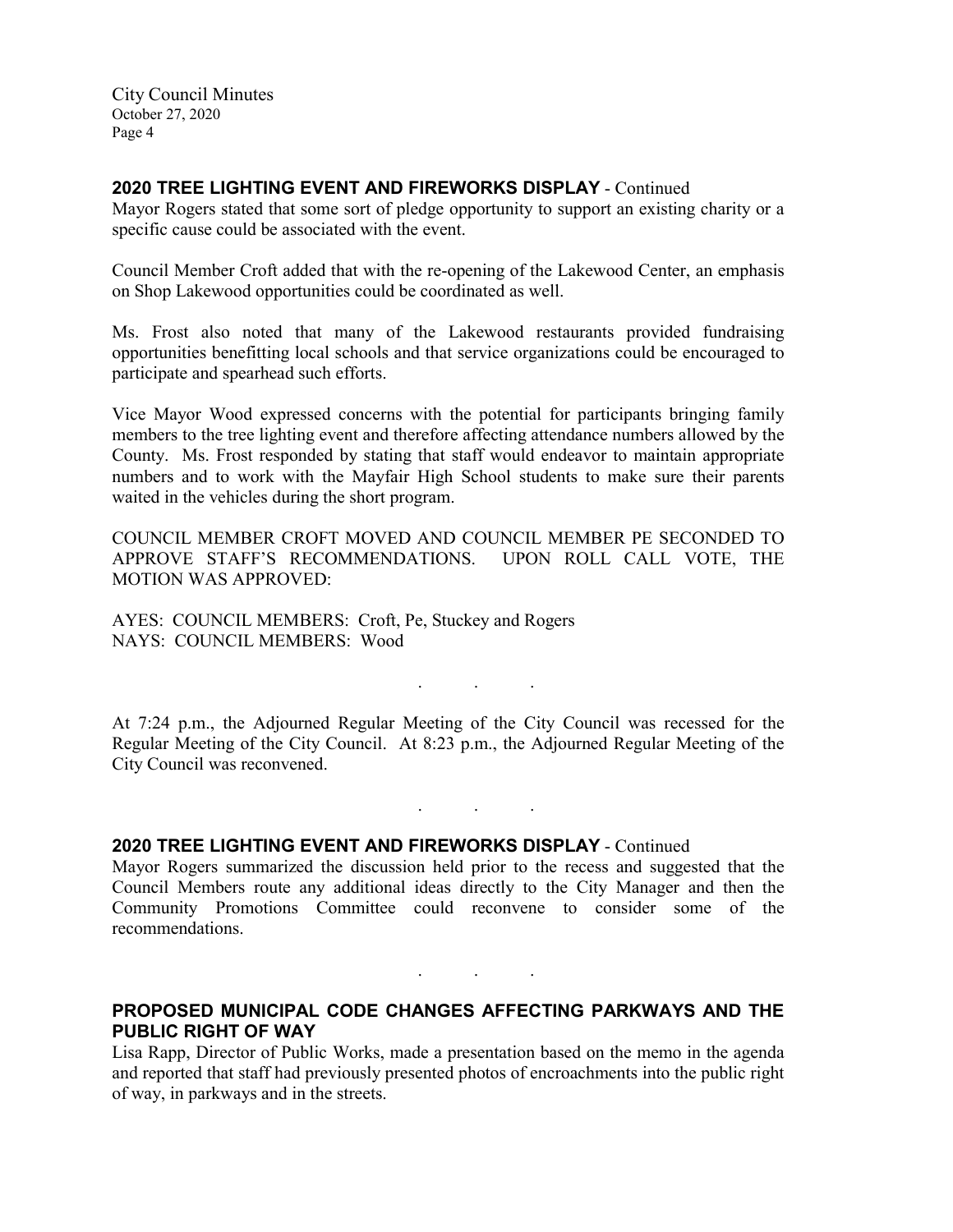# **PARKWAYS AND THE PUBLIC RIGHT OF WAY** - Continued

She stated that the encroachments reflected safety concerns for pedestrians and motorists and a proposed version of the sections of the municipal code addressed the concerns raised regarding encroachments in parkways and the streets. She explained that while many of the items of concern were already not allowed under the code, some of the changes served to clarify the prohibitions, while other changes would either allow for prohibitions not previously enumerated, or allow for an expansion of the use of certain materials in the parkways such as artificial turf. She added that staff would prefer only turf grass, irrigation, and the City street tree; however, it was recognized that the drought had stimulated Lakewood residents to replace turf grass with more drought tolerant plants or materials such as small stones or artificial turf. She stated that staff recommended that the City Council direct staff and the City Attorney to prepare an ordinance for implementation of the proposed Municipal Code changes affecting parkways and the public right-of-way for presentation at a future meeting.

In response to a question from Council Member Croft, Ms. Rapp stated that residents would be notified and provided adequate time to perform any necessary removal and replacement. She added that residents would be given choices for what would be permitted in the parkways including decomposed granite, loose decorative stone and gravel no larger than three quarters of an inch in size in order to provide more drought tolerant options.

Council Member Pe expressed concerns about penalizing residents for their design choices and offered a more compassionate approach. Ms. Rapp replied that staff would only take proactive measures for plants with spines, thorns, or needle-like leaves.

Mr. McCormack concurred by stating that it was staff's intention to deal with only the dangerous conditions.

Responding to Vice Mayor Wood's question regarding spiky fences or other decorative installations, Ms. Rapp stated that staff would be limiting its proactive approach just to plant materials.

Ms. Rapp responded to Vice Mayor Wood's inquiry by stating that depending on what point in the season a tree was removed determined when a replacement might be planted. She added that trees were generally planted within a few months and more likely in the spring or fall rather than during the summer when they would have less of a chance to survive.

Mayor Rogers expressed concerns with the potential for misunderstanding of the code regarding the responsibility for irrigation of the parkway tree. Ms. Rapp clarified that the new section specified that the owner of the adjacent property would be responsible for the installation, maintenance and irrigation of all plant material which would include the tree in the parkway except for planting, trimming and removal.

. . .